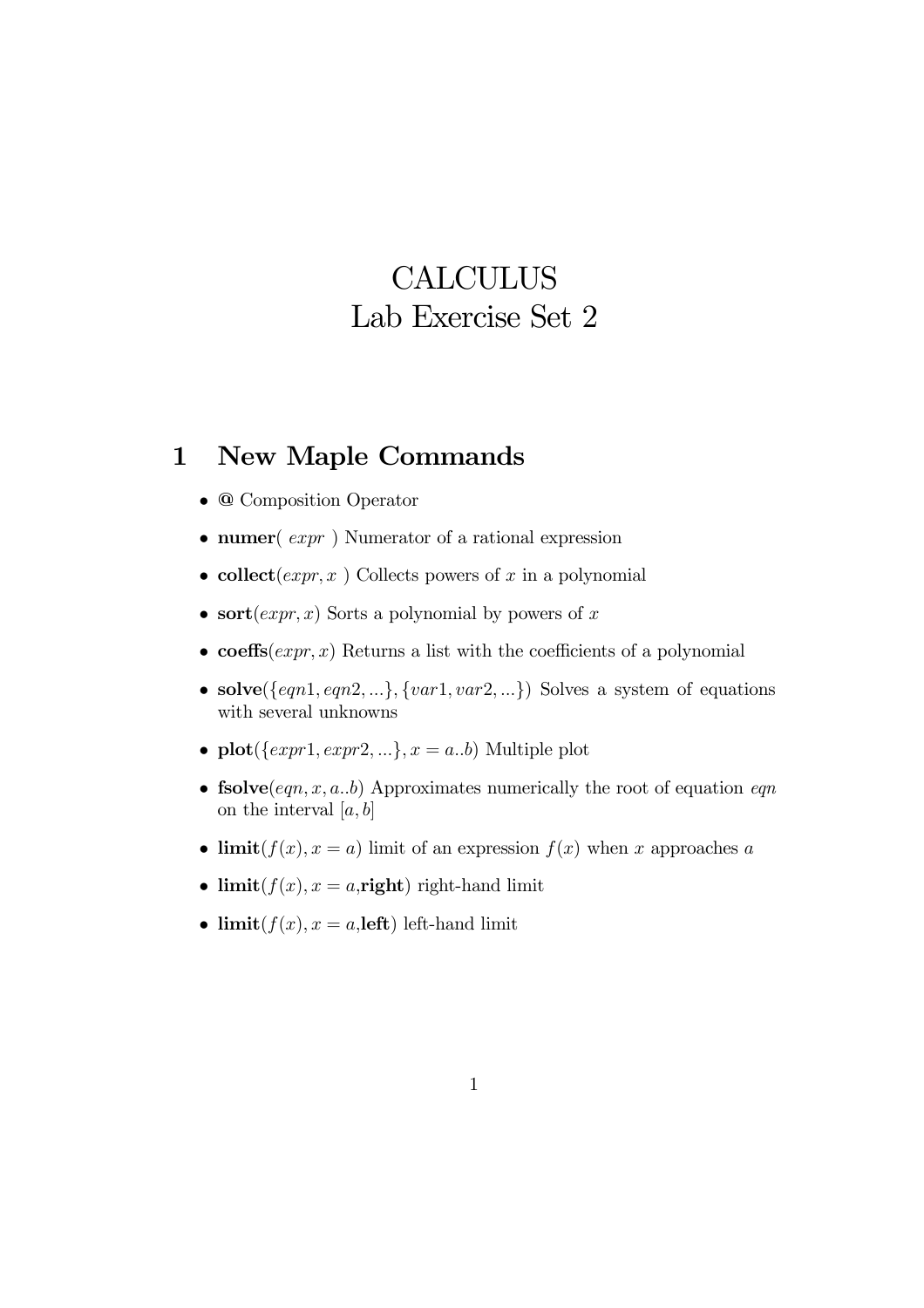## 2 Exercises

1. Let  $g$  be the function defined by

$$
g(x) = \frac{ax+b}{cx+1}.
$$

Find a relation between a, b and c such that  $g(g(x)) = x$  for every x.

2. In each of the following cases graph the given functions together on the same plot. Then, indicate what kind of transformation is needed to transform one into another.

(a) 
$$
f(x) = x^2
$$
 y  $g(x) = -x^2$ .  
\n(b)  $f(x) = x^3$  y  $g(x) = (-x)^3$ .  
\n(c)  $f(x) = x^3$ ,  $g(x) = (x - 1)^3$  y  $h(x) = (x + 1)^3$ .  
\n(d)  $f(x) = x^2$ ,  $g(x) = x^2 - 1$  y  $h(x) = x^2 + 1$ .

- 3. In the following cases graph the function  $f(x) = \sin(x)$  together with the given functions on the same plot. After observing these plots indicate how the variation of the parameters  $a, b$  and  $c$  affect the graph of  $y = a \sin(bx + c)$ .
	- (a)  $g(x) = \sin(x + \pi/6)$  and  $h(x) = \sin(x + \pi/3)$ .
	- (b)  $g(x) = \sin(2x)$  and  $h(x) = \sin(3x)$ .
	- (c)  $q(x) = 2\sin(x)$  and  $h(x) = 3\sin(x)$ .
- 4. Find the roots of the following polynomials. Try to find exact roots when possible, otherwise approximate them. Plot their graphs and check the roots on the graph.
	- (a)  $x^4 + x^3 7x^2 x + 6$
	- (b)  $x^5 + x 3$
	- (c)  $x^5 + 3x^4 + 2x + 10$
	- (d)  $x^5 8x^4 + x + 1$
	- (e)  $5x^5 15x^3 + 10x + 1$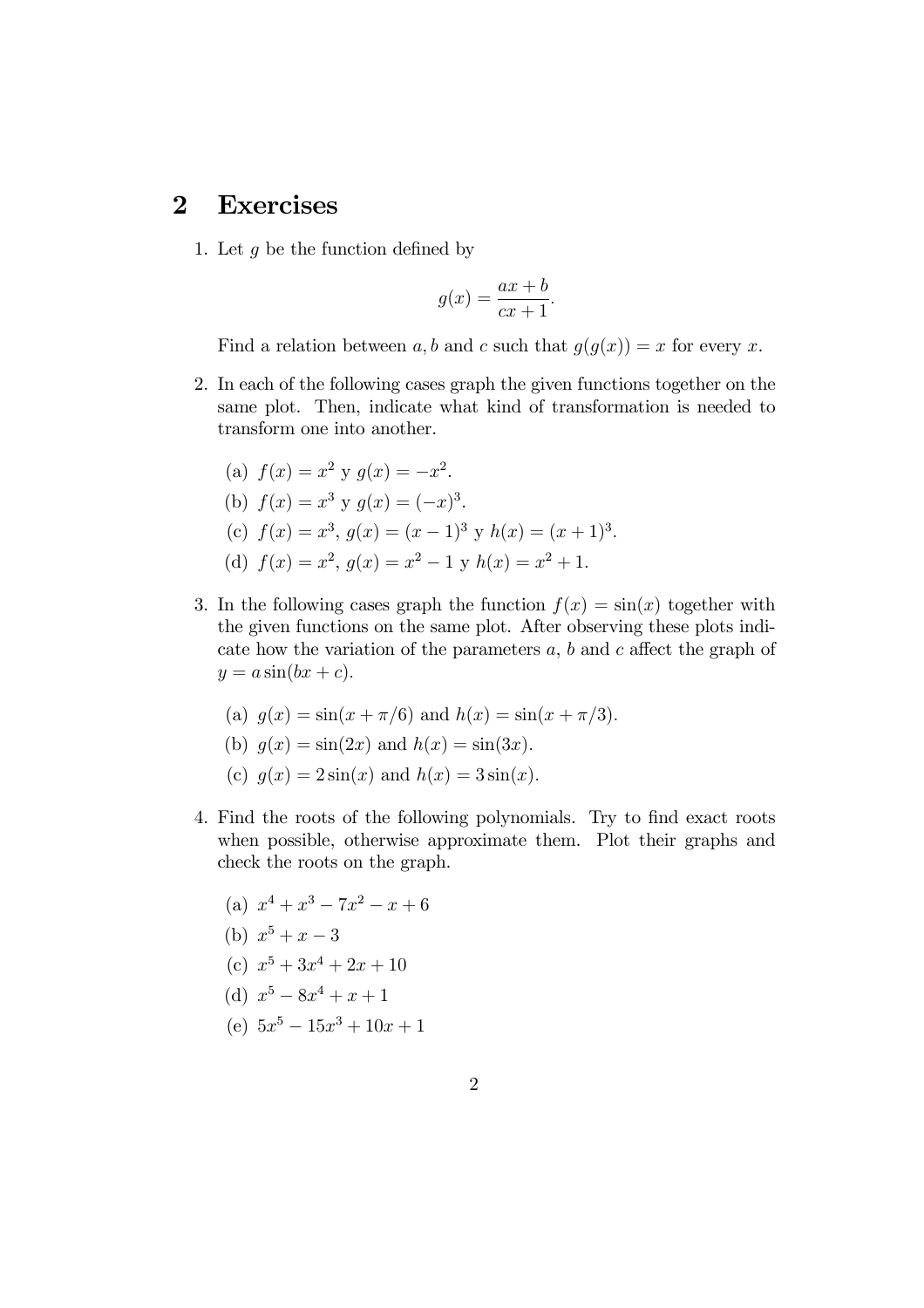5. In the following cases find the limit of  $f(x)$  as x approaches a. Plot a graph of the function on an interval containing a and determine how close x must be to a so that the value of  $f(x)$  is within 0.001 of the limit.

(a) 
$$
f(x) = 1.7x^2 - 3x + 0.4; a = 0
$$
  
\n(b)  $f(x) = |x - 6|; a = 6$   
\n(c)  $f(x) = \frac{0.002}{x + 1}; a = -1$   
\n(d)  $f(x) = \frac{\sin(x)}{x}; a = 0$   
\n(e)  $f(x) = \sin(1/x); a = 0$ 

6. Find the left and right-hand limits of the following functions when  $x$ approaches 0. ¿Does a limit exist? Graph the function and confirm your answer.

(a) 
$$
f(x) = \frac{x(1+x)}{|x|}
$$
.  
\n(b)  $f(x) = \sqrt{|x|}$ .  
\n(c)  $f(x) = \frac{1}{1-2^{1/x}}$ .  
\n(d)  $f(x) = \frac{\sin(x+|x|)}{x^2}$ .  
\n(e)  $f(x) = \frac{1}{x(3^{1/x}+1)}$ .

7. According to Newton's law, an object that weighs 1 kilogram on the surface of the earth weighs approximately

$$
p = \frac{40.96}{d^2}
$$

kilograms at a distance d, given in thousand kilometers, from the center of the earth.

(a) At what distance from the center of the earth a 70 kilogram astronaut weighs less than 50 kilogram? and, less than 1 kilogram?